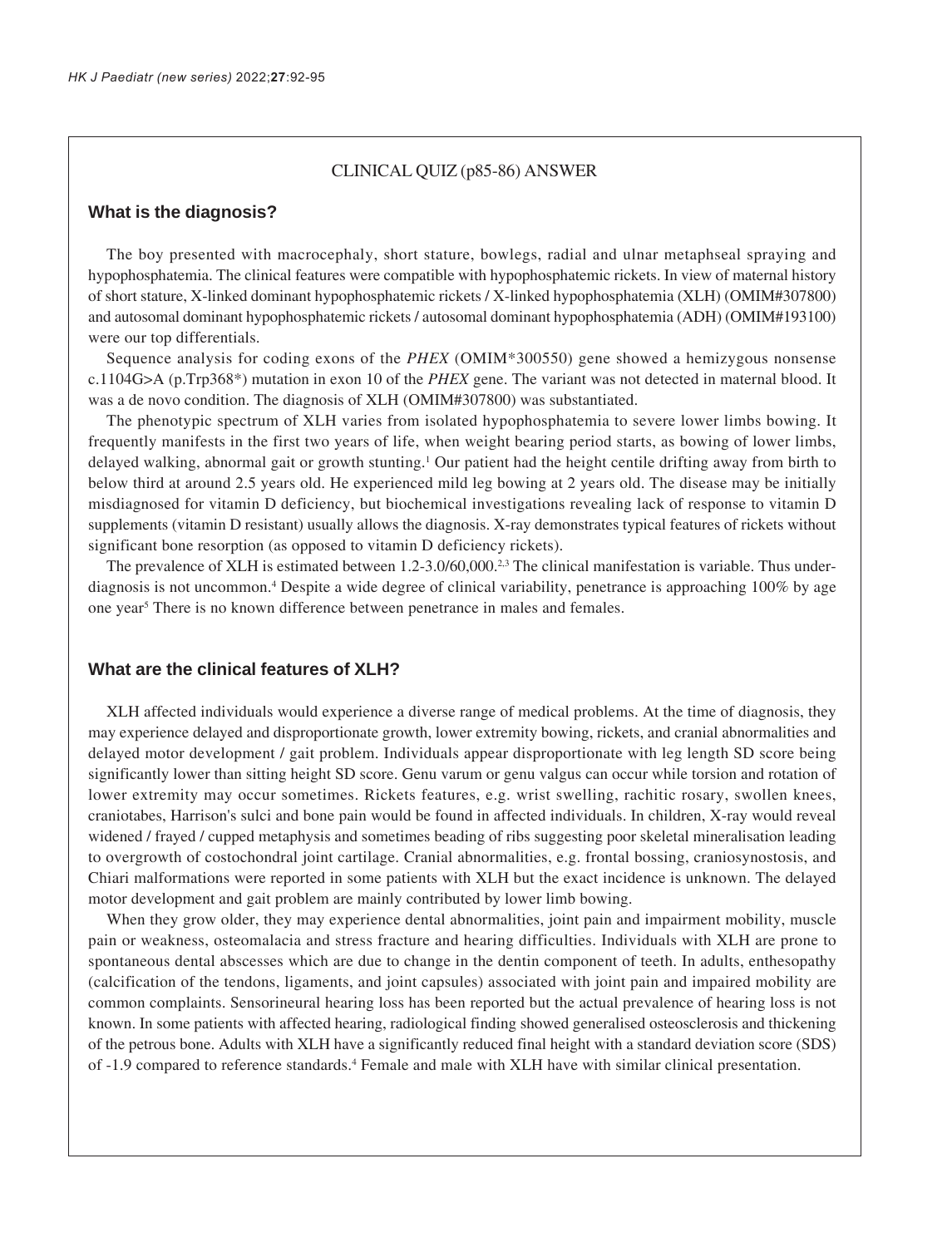## **What are the biochemical defects and molecular diagnosis of XLH?**

XLH is a rare disease caused by mutations in the *Phosphate Regulating Endopeptidase Homolog, X-linked* (*PHEX)* gene. The *PHEX* gene is located on chromosome Xp22.11. This endopeptidase is primarily expressed on the surface of osteoblast, osteocytes, odontoblasts and cementoblasts. This endopeptidase regulates osteogenic cell differentiation and bone mineralisation. The pathophysiology of XLH is complex and it involves different molecular pathways that variously contribute to different manifestations of the disease. One important molecular pathway is that the inactivating mutation in *PHEX* gene will result in elevated level of fibroblast growth factor 23 (FGF23). FGF23 elevation contributes to hypophosphatemia by limiting intestinal phosphate absorption through restricting active vitamin D (1,25 (OH)2 vitamin D) response to hypophosphatemia and increasing urinary phosphate excretion by downregulating renal sodium-phosphate transporters (Figure 2).

Thus, at the time of diagnosis, patients show low serum phosphate levels secondary to increased phosphaturia (reduced tubular resorption of phosphate corrected for glomerular filtration rate (TmP/GFR)). The normal physiologic response to hypophosphatemia of an elevation of 1,25 (OH)2 vitamin D is absent. Usually, serum calcium and 25-hydroxy vitamin D are within the normal range while parathyroid hormone is normal to slightly elevated. At childhood period, Alkaline phosphatase is characteristically elevated, especially during time of rapid growth, and would returns to normal in adulthood with or without treatment.

Among the individuals with genetically confirmed XLH, around 70% is related to sequence error in *PHEX* gene (small intragenic insertion / deletion, missense, nonsense and splice-site variant) detected by sequence analysis. The remaining 30% is related to (multi)exon or whole gene deletion detected by gene-targeted deletion / duplication analysis.4 Studies showed truncating variants or pathogenic variants in the C-terminal portion of *PHEX* would have

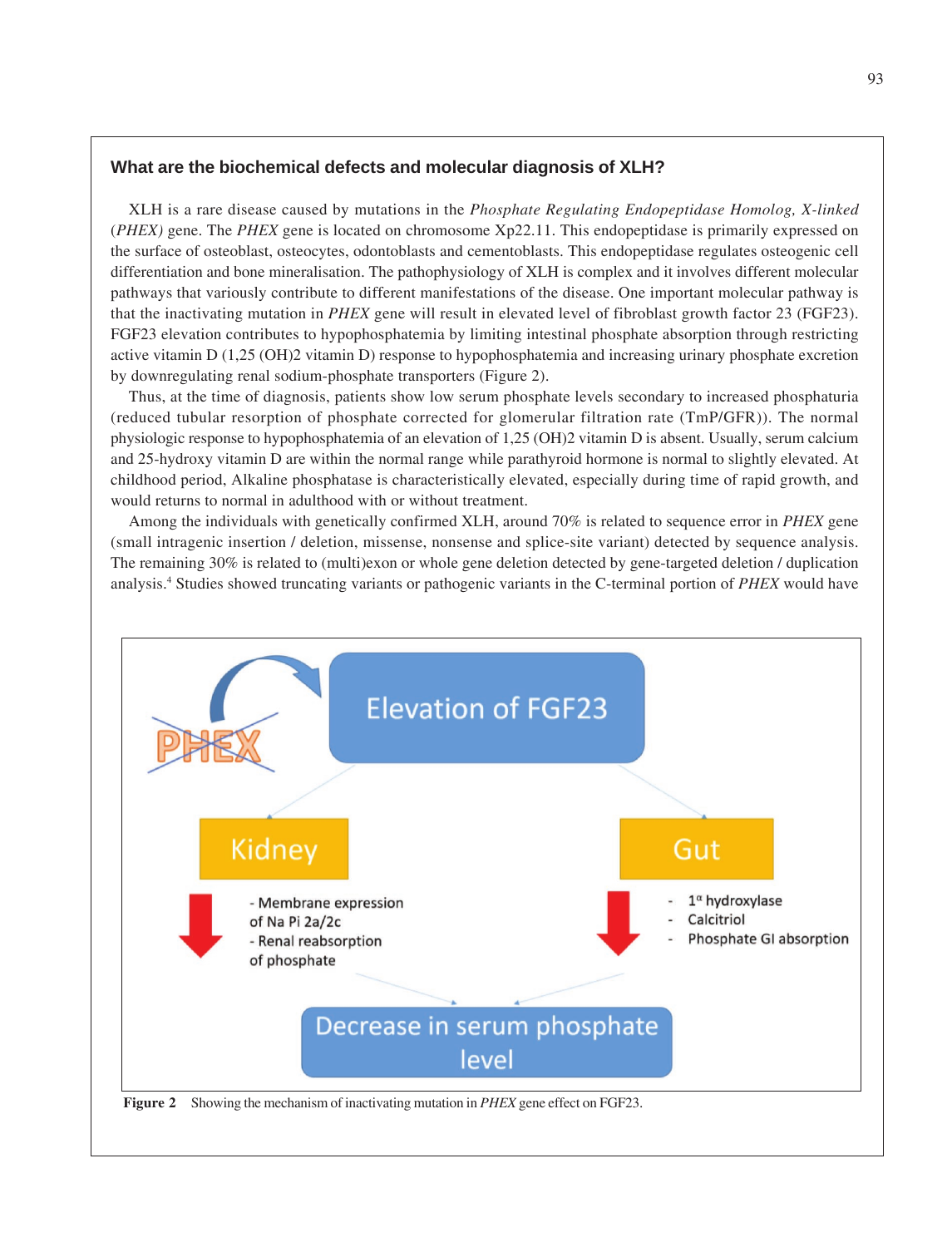more severe bone disease (severe bowing of lower limbs and the need for surgery).<sup>5,6</sup> Patients with clearly pathogenic variants (e.g. nonsense variants, splice -site variants and frameshift variants) presented with lower tubular resorption of phosphate and lower 1, 25 (OH)2 vitamin D level than those with possible deleterious variants (missense variants and in-frame deletion).7

### **Genetic counseling and management of XLH individuals**

XLH shows an X-linked dominant inheritance pattern. The mother of a proband may be affected (heterozygote) or the affected individual may have a de novo pathogenic variant. If the mother of the proband carries an *PHEX* pathogenic variant, the chance of transmitting it in each pregnancy is 50%. An affected male passes the pathogenic variant to all his daughters and none of his sons. The features of X-linked hypophosphatemia are similar in males and females. Due to great intrafamilial variation, severity cannot be predicted.

Management of XLH syndrome takes multi-disciplinary approach involving pediatricians, endocrinologists, radiologists, orthopedic surgeons, dental surgeons, clinical geneticists, ENT surgeons ...etc. After the diagnosis is established, management mainly focus on three aspects: pharmacological and surgical treatment, prevention of secondary manifestations and surveillance.

Pharmacological treatment focuses on pain alleviation and correcting bone deformation. In children, treatment usually starts at the time of diagnosis and continues till long bone growth is completed. Treatment includes oral phosphates and high dose calcitriol (active form of vitamin D). Titration is needed to avoid gastrointestinal side effects like diarrhea. Doses are adjusted based on successful reduction of serum alkaline phosphatase, improvement in lower limbs bowing, radiological improvement e.g. resolution of rachitic changes and improved growth velocity while balancing the occurrence of secondary complications at the same time. In adults, treatment is generally reserved for individuals with symptoms like skeletal pain, upcoming orthopedic surgery, biochemical evidence of osteomalacia with an elevated alkaline phosphatase, or recurrent stress fractures.<sup>8</sup>

Despite adequate pharmacologic therapy, some individuals with XLH would still have persistent lower-limb bowing and torsion, which may lead to misalignment of the lower extremity. In these individuals, surgical treatment is frequently pursued. Surgical options are age-dependent. For degenerative joint disease and enthesopathy, total hip and knee arthroplasty is sometimes required.

Individuals with XLH are prone to recurrent dental abscesses leading to premature loss of decidual and permanent teeth. Good oral hygiene with flossing and regular dental care and fluoride treatments are essential for prevention. A recent study has showed that treatment of adults with phosphate and calcitriol can improve the severity of dental disease.<sup>9</sup>

For prevention of secondary complications, hyperparathyroidism is associated with treatment for XLH. Hyperparathyroidism most often occurs secondary to high phosphate doses and may proceed to tertiary hyperparathyroidism (hypertrophied and uncontrolled parathyroid gland). If secondary hyperparathyroidism is detected, either the calcitriol dose may be increased or the phosphate dose decreased. If tertiary hyperparathyroidism is identified, surgical evaluation is needed.

Hypercalcaemia and hypercalciuria are complications of long-term treatment for XLH. They are associated with high calcitriol doses. If hypercalcaemia or hypercalciuria is detected, the calcitriol dose should be decreased. Nephrocalcinosis is reported in persons medically treated for XLH. It can occur despite absence of laboratory detected hypercalcaemia and hypercalciuria. A baseline renal ultrasound examination is recommended before start of treatment. The frequency of renal ultrasound examination to monitor for the development of nephrocalcinosis is not established; one- to five-year intervals have been recommended [Carpenter et al 2011, Sabbagh et al 2014].

Surveillance would be indicated for disease progression, treatment response and therapeutic complication. In order to monitor for hyperparathyroidism, hypercalciuria and hypercalcaemia, intact parathyroid hormone, alkaline